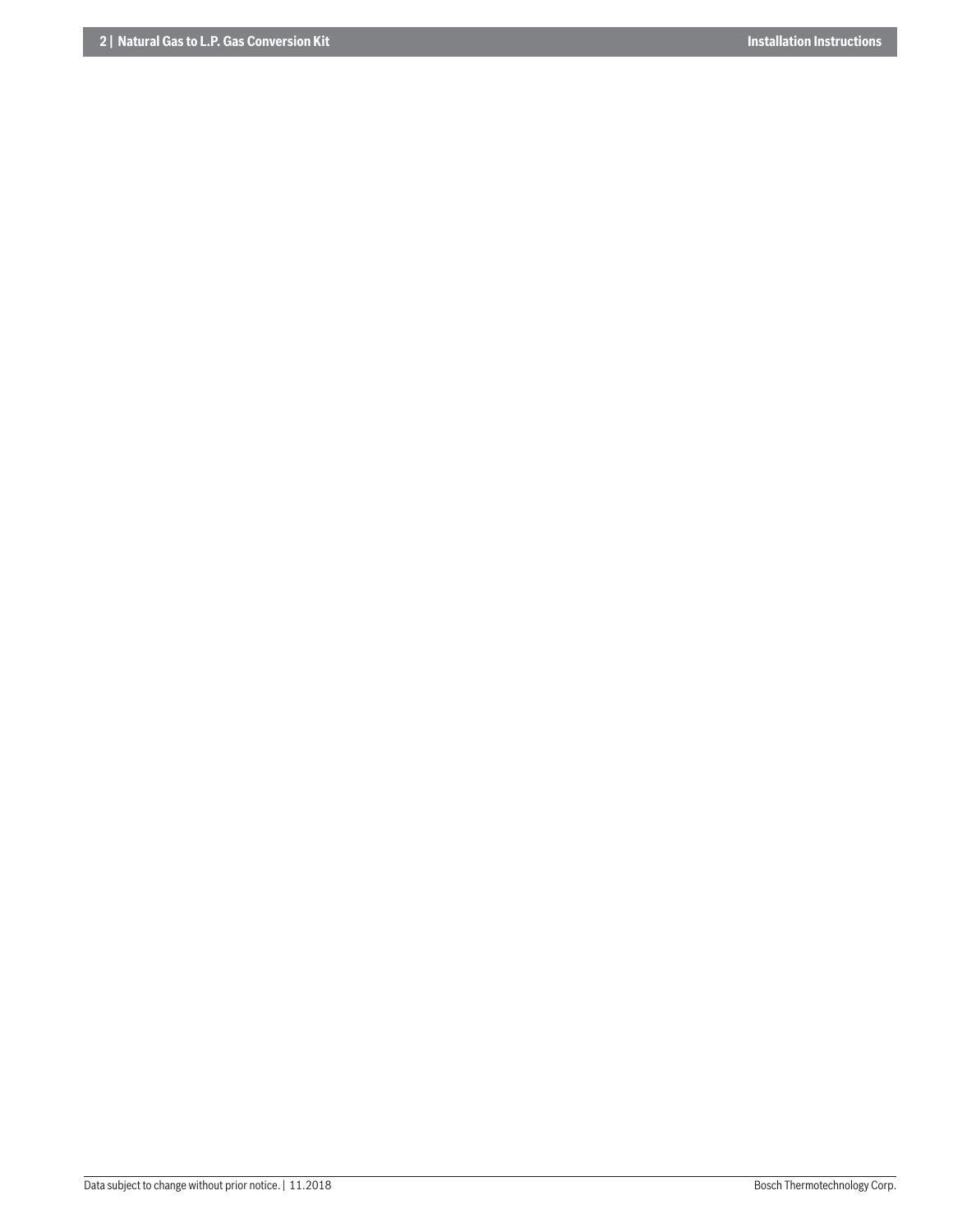## **Table of Contents**

| <b>Key to Symbols and Safety Instructions</b><br>1. |                                                 | 4 |
|-----------------------------------------------------|-------------------------------------------------|---|
| 1.1                                                 | Key to Symbols                                  | 4 |
| 1.2                                                 | Safety Instructions                             | 4 |
|                                                     | <b>2</b> Gas Conversion Procedure               | 5 |
| 2.1                                                 | Turning Off the Fuel Supply to the Appliance    | 5 |
| 2.2                                                 | Removal of the Burner Assembly                  | 5 |
| 2.3                                                 | Removal of the Burner Orifices                  | 5 |
| 2.4                                                 | Conversion of Unit to LP Gas                    | 5 |
| 2.5                                                 | Reinstalling the Burner Assembly                | 6 |
| 2.6                                                 | Pressure Gauge Installation                     | 6 |
| 2.8                                                 | Checking the Manifold Pressure                  | 7 |
| 2.9                                                 | Adjusting the Manifold Pressure                 | 7 |
| 2.10                                                | Removing the Pressure Gauge or U-Tube Manometer | 7 |
| 2.11                                                | <b>Completing the Conversion</b>                | 7 |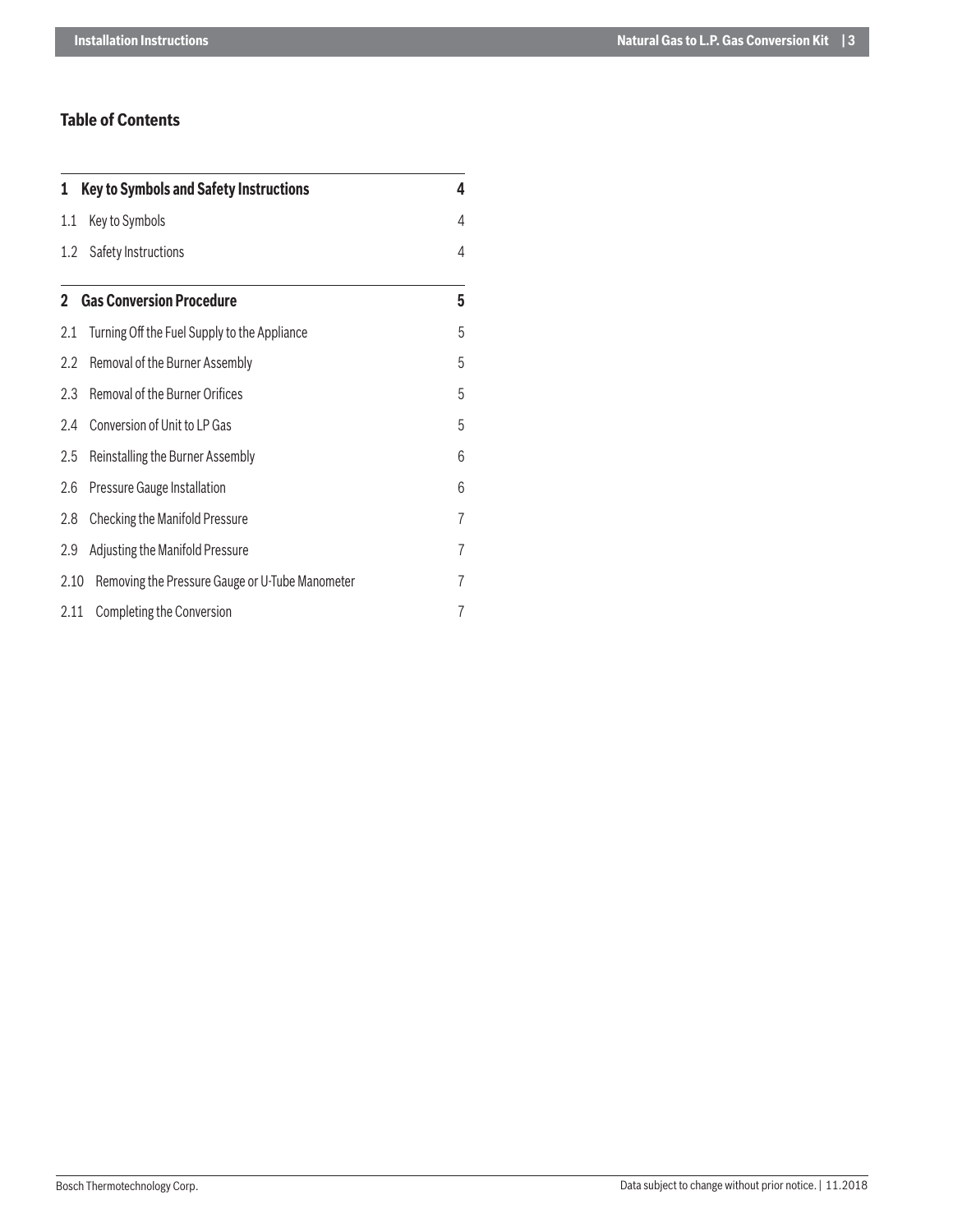#### **1 Key to Symbols and Safety Instructions**

#### **1.1 Key to Symbols**

#### **Warnings**



Warnings in this document are identified by a warning triangle printed against a grey background.

 Keywords at the start of a warning indicate the type and seriousness of the ensuing risk if measures to prevent the risk are not taken.

The following keywords are defined and will be used in this document:

- **DANGER** indicates a hazardous situation which, if not avoided, will result in death or serious injury.
- **WARNING** indicates a hazardous situation which, if not avoided, could result in death or serious injury.
- **CAUTION** indicates a hazardous situation which, if not avoided, could result in minor to moderate injury.
- **NOTICE** is used to address practices not related to personal injury.

#### **Important information**

  This symbol indicates important information where there is no risk to people or property.

#### **1.2 Safety Instructions**

The conversion kit supplied with the Bosch 96% AFUE Gas Furnace BGH96 model is only to be used for gas furnace installations to convert a natural gas furnace to a propane (LP) gas application for elevations less than 2000 ft. For high altitude (above 2000 ft (610m) elevation) conversions these instructions can be used as a guide, but you must refer to Section 9.2 of the Installation, Operation, and Maintenance Manual for further instructions based on your specific application.





#### **WARNING: FIRE OR EXPLOSION HAZARD**

This conversion kit must be installed by a qualified service agency in accordance with the manufacturer's instructions and all applicable codes and requirements of the authority having jurisdiction. If the information in these instructions is not followed exactly, a fire, an explosion, or production of carbon monoxide may result causing property damage, personal injury or loss of life. The qualified service agency is responsible for the proper installation of this kit. The installation is not proper and complete until the operation of the converted appliance is checked as specified in the manufacturer's instructions supplied with the kit.



#### **WARNING:**

 $\triangleright$  This product can expose you to chemicals including Lead and Lead components, which are known to the State of California to cause cancer and birth defects or other reproductive harm. For more information go to www. P65Warnings.ca.gov.



#### **CAUTION:**

 All gas piping must conform with local building codes or in the absence of local codes, refer to the latest version of NFPA54/ANSI Z223.1. All electrical wiring must comply with the latest edition of the National Electrical Code ANSI/ NFPA 70.

These instructions are primarily intended to assist qualified individuals experienced in the proper installation of this appliance. Some local codes require licensed installation/service personnel for this type of equipment.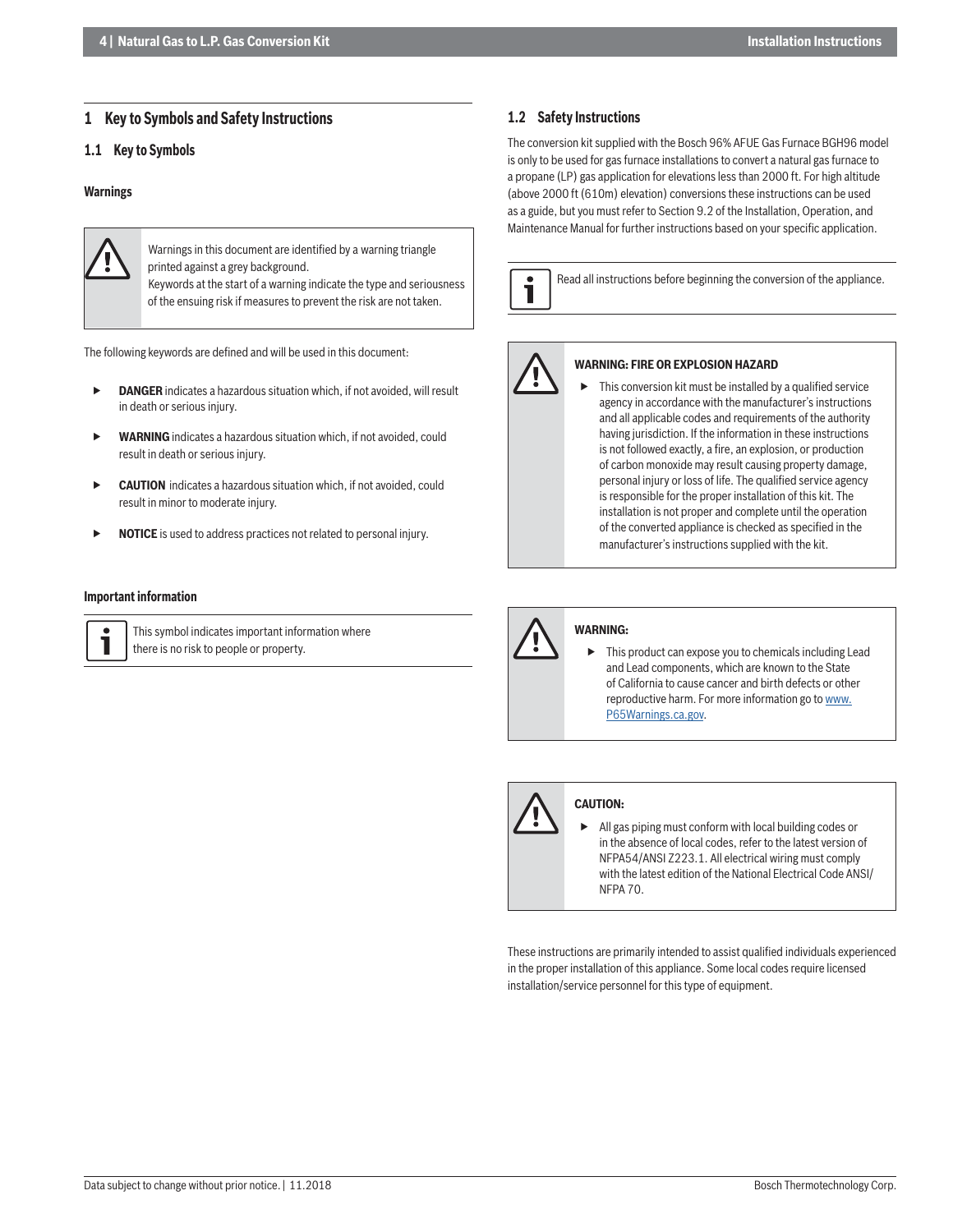### **2 Gas Conversion Procedure**

#### **CAUTION:**

 The gas supply must be shut off prior to disconnecting the electrical power, before proceeding with the conversion.

#### **2.1 Turning Off the Fuel Supply to the Appliance**

- 1. Set the room thermostat to "OFF" or its lowest temperature setting.
- 2. Turn OFF the main gas supply to the appliance at the manual valve, outside of the appliance cabinet.
- 3. Remove the burner access panel.
- 4. Move the appliance gas valve lever to the "OFF" position.
- 5. Turn OFF the electrical power to the appliance.

#### **2.2 Removal of the Burner Assembly**

- 1. Before beginning this step, follow the instructions listed above to turn off the fuel supply to the appliance.
- 2. Disconnect the flame sensor wire from the burner box.
- 3. Disconnect the ignitor wires from the burner box.
- 4. Remove the wires from the terminals of the gas valve.
- 5. Remove supply gas piping from the gas valve.

#### **2.3 Removal of the Burner Orifices**

- 1. Remove the four (4) fasteners that secure the gas manifold to the burner box, as shown in Figure 1. Carefully remove the gas manifold assembly from the burner box. Note that the gas manifold assembly consists of the gas valve, the gas manifold, and the orifices.
- 2. Carefully remove the burner orifices from the gas manifold, as shown in Figure 1.

#### **CAUTION:**

 Do not redrill the burner orifices. If the orifice size must be changed, use only new orifices.



#### **2.4 Conversion of Unit to LP Gas**

- 1. Table 1 is a detailed listing of the components in the LP gas conversion kit. Please check the contents of the conversion kit with that of the parts listing, and familiarize yourself with each component.
- 2. For natural gas to LP conversions at elevations less than 2000 ft, use the orifices supplied with your conversion kit. For other applications:
	- a. Refer to Section 9.2 of the Installation, Operation, and Maintenance Manual.
	- b. Examine the rating plate of the unit to determine the rated input (Btu/ hr).
	- c. Count the number of burners in the burner box to determine the appropriate quantity of LP gas orifices required for your conversion.
	- d. Using Tables 14 & 15 in Section 9.2 of the Installation, Operation, and Maintenance Manual, determine and obtain the correct orifices required for your application.
- 3. Install the appropriate LP gas burner orifices into the gas manifold. When installing the new orifices, **DO NOT use pipe joint compound on the** orifice threads. Screw the orifices into the manifold by hand until snug to eliminate cross threading, then tighten with a wrench. Before installing an orifice, check the face or side of the orifice for the drill number to ensure that it is the appropriate size.
- 4. For the conversion to LP gas from natural gas, the spring in the current gas valve must be replaced with a new spring that comes in the kit. Locate the new spring and install it in the gas valve.



 All Bosch 96% AFUE Gas Furnaces come standard with Natural Gas to LP Conversion Kits. These kits are only applicable for units installed at elevations between 0 and 2,000 feet.

For LP applications above 2000 ft elevation, the manifold and inlet gas pressure requirements remain the same as stated in this manual, the only change is to the orifices used. Refer Tables 14 & 15 in Section 9.2 of the Installation, Operation, and Maintenance Manual to determine which orifice to use based on your application.

| Description                  | Quantity       |
|------------------------------|----------------|
| Installation instructions    |                |
| #55 LPG main burner orifices | $3/4/5/6*$     |
| Conversion kit for gas valve |                |
| Gas valve instruction        |                |
| Reducer bushings             | $\mathfrak{D}$ |
| Conversion information label |                |

*Table 1 LP gas conversion kit contents*

\* Dependent on the model of the furnace.



 Two (2) 1/2" NPT x 3/8" NPT reducer bushings can be found in the paper bag supplied in the LP gas conversion kit. These will only be used if the gas supply valve doesn't match the gas valve.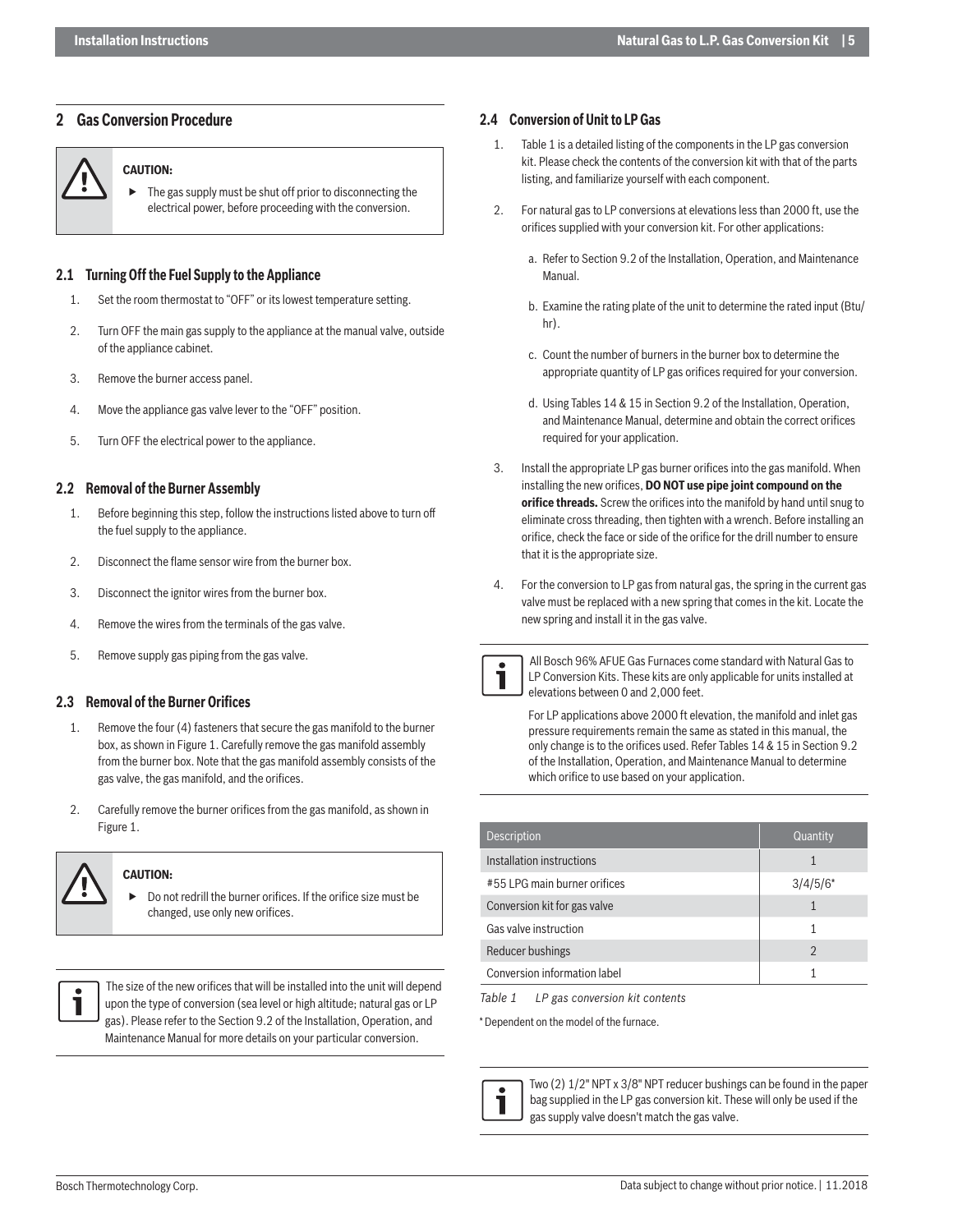

*Figure 1 Typical Furnace Installation*



*Figure 2 Ignitor Position*

#### **2.5 Reinstalling the Burner Assembly**

- 1. Reinstall the gas manifold assembly to the burner box with the four (4) fasteners, which were removed earlier.
- 2. After installing the burner, inspect the alignment of the burners with the heat exchanger tubes. The center of the burners should be aligned with the center of the tubes. For the ignitor and flame sensor position refer to Figure 1 and Figure 2.
- 3. Reconnect the gas piping to the gas valve.
- 4. Reconnect the wires to the gas valve terminals.
- 5. Reconnect the ignitor wire.
- 6. Reconnect the flame sensor wire.

#### **2.6 Pressure Gauge Installation**

For natural gas installations, the incoming gas line pressure at the gas valve inlet must be between 4.5 in. WC and 10.5 in. WC. For LP gas installations, the incoming gas line pressure at the gas valve inlet must be between 11.0 in. WC and 13.0 in. WC. This pressure can be checked at the inlet end of the gas valve using a pressure gauge or U-tube manometer. The pressure gauge must be installed according to the manufacturer's supplied instructions.

#### **2.7 Lighting and Adjustment of the Appliance**

- 1. Turn ON the gas at the manual valve, outside of the unit.
- 2. Check all gas connections for leaks with a soap and water solution. If the solution bubbles there is a gas leak which must be corrected. Do NOT use an open flame to check for gas leaks.
- 3. Turn ON the electrical power to the appliance.
- 4. Move the gas valve lever to the "ON" position. The lever must be moved to the end of its range of motion to ensure the valve is completely open. Use only your hand to push in or turn the gas control valve. Never use tools.
- 5. Set the room thermostat to a temperature above room temperature to begin the heating cycle of the unit.
- 6. Reinstall the burner access panel.
- 7. Check that the unit ignites and operates properly. Refer to the Installation, Operation, and Maintenance Manual provided with your unit for the normal operating sequence.
- 8. After the flame ignites, visually inspect the burner assembly to ensure that the flame is drawn directly into the center of the heat exchanger tube, as shown in Figure 4. The end of the flame will be out of sight around the bend of the heat exchanger tube. In a properly adjusted burner assembly, the flame color should be blue with some light yellow streaks near the outer portions of the flame.



   Until all of the air is bled out of the gas line, the hot surface ignitor may not ignite the gas. If the ignition control locks out, turn the thermostat to its lowest setting and wait one minute. Set the thermostat to a temperature above room temperature and the ignitor will try again to ignite the main burners. This process may have to be repeated several times before the burners will ignite.

# **WARNING:**

 Once the burners are lit, check all gas connections for leaks again with the soap and water solution. If the solution bubbles, there is a gas leak which must be corrected. Do not use an open flame to check for gas leaks.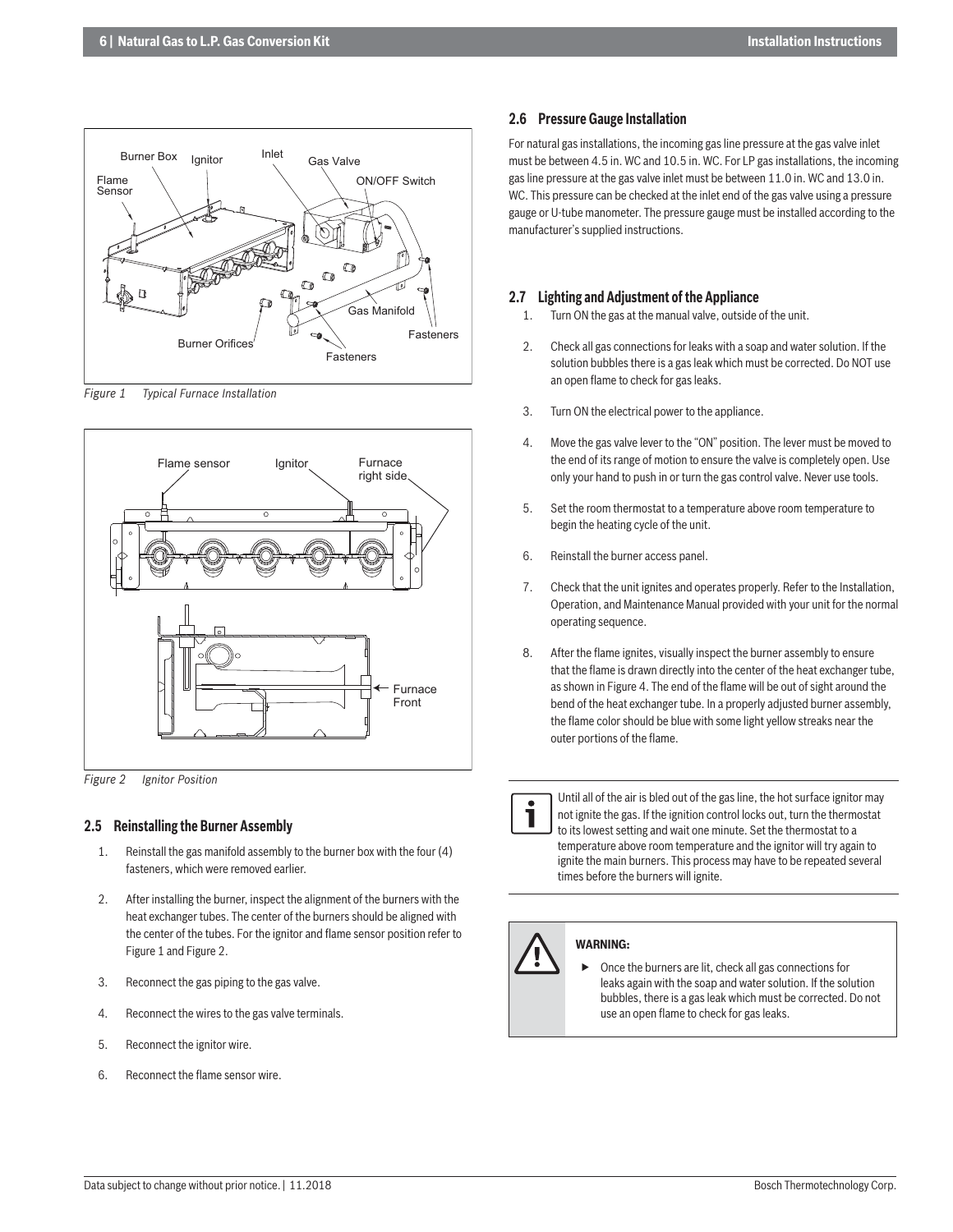#### **2.8 Checking the Manifold Pressure**

The manifold pressure can be measured by installing a pressure gauge or U-tube manometer to the outlet end of the gas valve as follows:

- 1. Remove the burner access panel.
- 2. With a 3/32 inch hex wrench, remove the manifold pressure tap plug located on the outlet side of the gas valve. Refer to Figure 3.
- 3. Install the pressure gauge or U-tube manometer according to the manufacturer's supplied instructions.
- 4. Set the room thermostat to a temperature above room temperature to start the furnace.
- 5. Allow the furnace to operate for three (3) minutes and then check the manifold pressure. For LP gas installations, the manifold pressure should be set to 10 in. WC. If the manifold pressure is not set to the appropriate pressure, then it must be adjusted.

#### **2.9 Adjusting the Manifold Pressure**

- 1. If the manifold pressure must be adjusted, then remove the regulator cover screw from the top of the gas valve regulator, as shown in Figure 3.
- 2. Using a short screwdriver, turn the adjustment screw to obtain a reading of 10 in. WC for LP gas installations.

   Turning the screw clockwise increases the pressure, whereas, turning the screw counter-clockwise decreases the pressure.

3. Replace and tighten the regulator cover screw over the adjustment screw.

#### **2.10 Removing the Pressure Gauge or U-Tube Manometer**

Once the manifold pressure has been properly adjusted, the pressure gauge or U-tube manometer must be removed from the gas valve.

- 1. Turn the thermostat to its lowest setting.
- 2. Turn OFF all of the electrical power supplies to the unit.
- 3. Turn OFF the main gas supply to the unit at the manual shut-off valve, which is located outside of the unit.
- 4. Remove the manometer adapter from the gas valve and replace it with the 1/8" NPT manifold pressure plug that was removed earlier. Ensure that the plug is tight and not cross-threaded.
- 5. Turn ON the electrical power to the unit.
- 6. Turn ON the main gas supply to the unit at the manual shut-off valve, which is located outside of the unit.

#### **2.11 Completing the Conversion**

- 1. For LP gas conversions, affix the conversion information label near the rating plate on the inside of the control area. Finally, affix the gas valve conversion label found in the Gas Valve Conversion Kit on the gas valve. Each label should be prominent and visible after installation.
- 2. Reinstall the burner access panel.
- 3. Run the appliance through a complete cycle to ensure proper operation.



*Figure 3 Gas Valve*



*Figure 4 Burner Inspection*